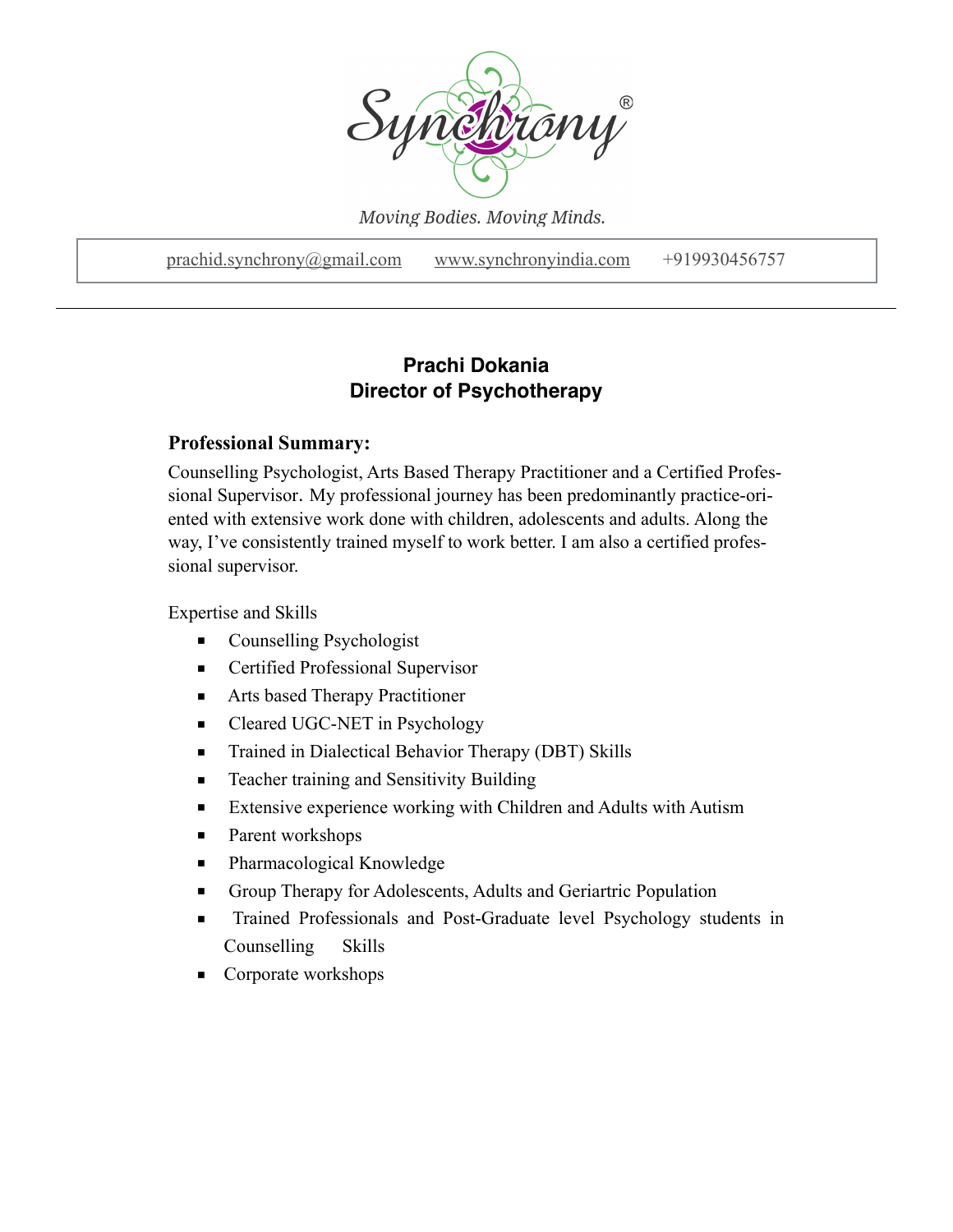My practice is eclectic and combines the person-centered approach with transactional analysis, CBT and psychodynamic principles based on the needs of the client. My practice is person-centred, intersectional, indigenous, trauma-informed and queer affirmative.

# **Current Work Profile: Director of Psychotherapy**

*Synchrony (2021- present) Individual and group sessions for children, adolescents, adults and elderly. Professional Supervisor for Mental Health Professionals.*

## **Private Practice** *(2014 - 2021)*

*Individual and group sessions for children, adolescents, adults and elderly. Professional Supervisor for Mental Health Professionals.*

#### **Visiting Faculty** *(2019-Present)*

*St.Xavier's College, Mumbai P.G. Diploma in Expressive Arts Therapy Faculty for the Counselling Theories, Skills and Processes and Supervisor M.A in Lifespan Counselling*

**Visiting Faculty** *(2017- Present)*

*Cogito Training & Counselling Centre, Mumbai*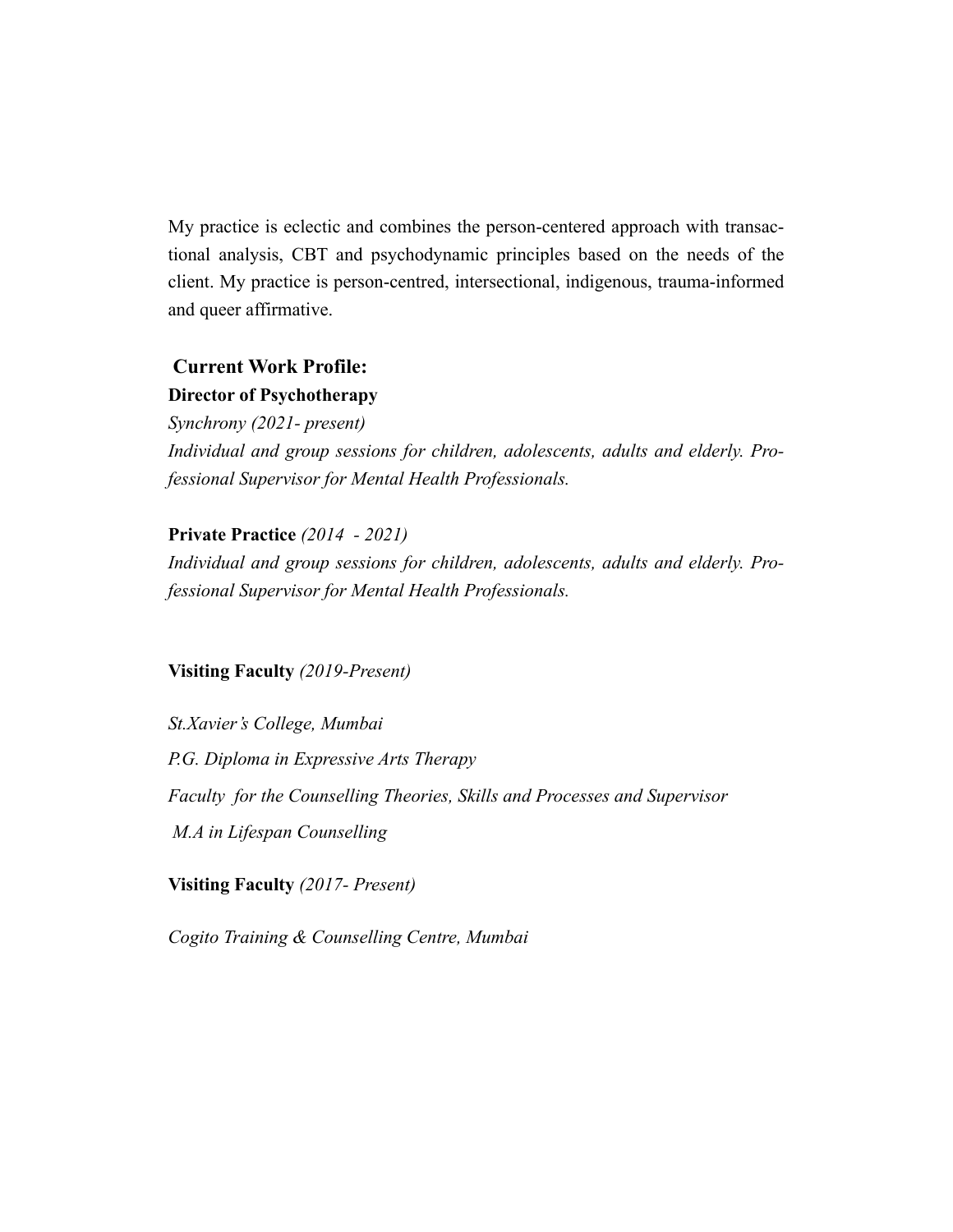### **Previous Work Profile:**

#### **Arts based Therapy Practitioner , School Counsellor**

*Goenka and Associates Educational Trust, Mumbai ( JUNE 2014 - MAY 2021) Counsellor and ABT Practitioner for children, parents and adults. It is a multidisciplinary set up that caters even to children in need of special care.*

#### **School Psychologist**

*Bombay Cambridge Gurukul, Mumbai (FEB 2009 - JAN 2012) Involved psycho-educational testing, regular therapy and life skills sessions with Primary Section students.* 

### **Internship Experience**

#### **School Counsellor**

*Kids Company, London (2008)*

*Involved using various expressive arts modalities for individual and group therapy sessions.* 

*Greenwich MIND, London (2008) Part of their Crisis team and Asian Women's Counselling cell.*

*Dor Therapy, London (2008) Worked with issues of Addiction*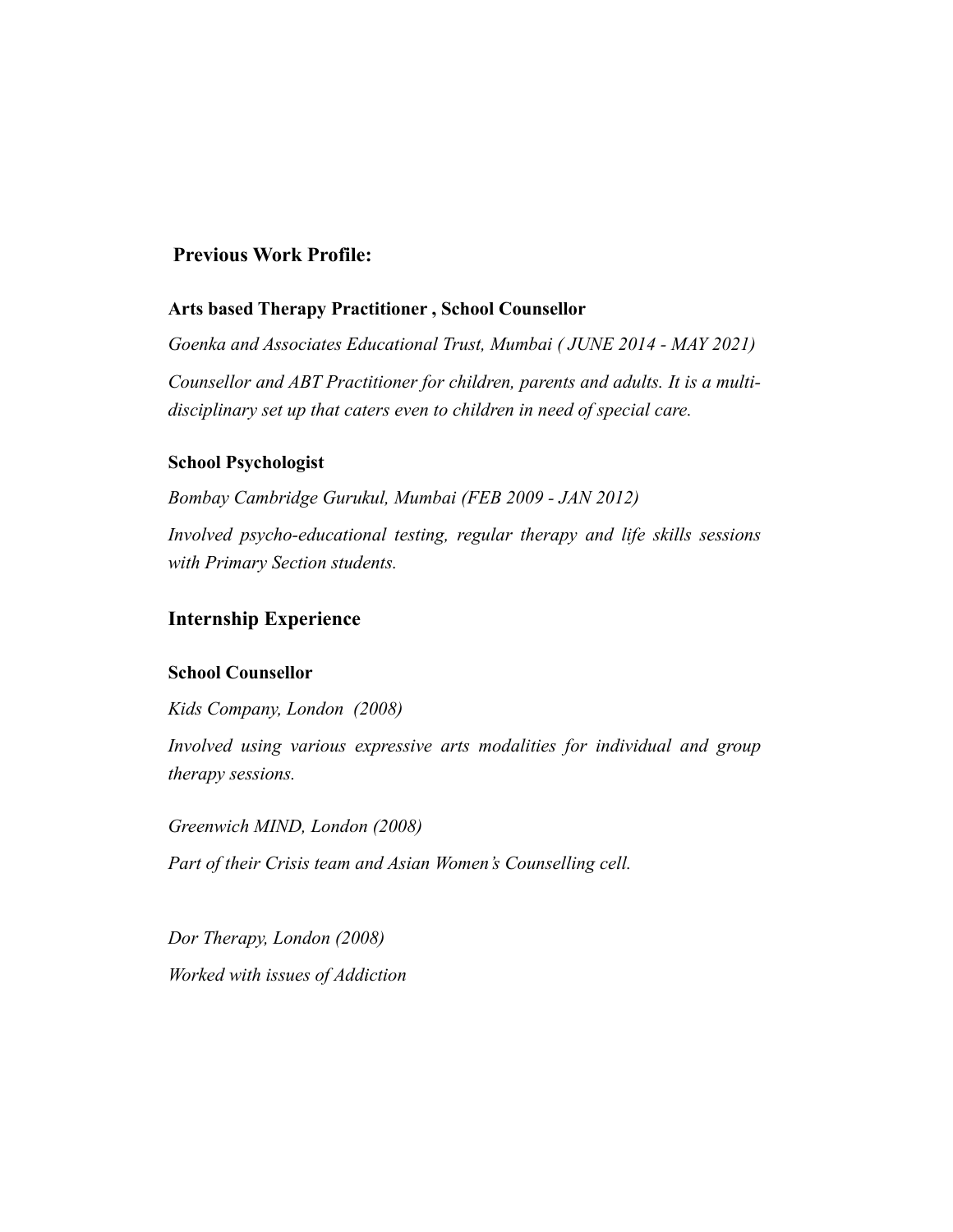### **EDUCATION**

**City University,** London — *Msc Counselling Psychology* 

2008

Trained in Person Centered Therapy, CBT and Psychodynamic Approach

**World Centre for Creative Learning,** Pune — *Arts based Therapy Practitioner* 

2011

**Australian Counselling Association** - *Certified Professional Supervisor*  2021

**SNDT University,** Mumbai — *PG Diploma School Counselling*  2010

**British Association of Art Therapists,** London — *Foundations in Art Therapy*  2010

#### **CONTINUED PROFESSIONAL DEVELOPMENT**

**Master classes in Psychotherapy** 2020- Milton Erickson Foundation

**DBT Skills** March, 2020- with Marsha Linehan.

**Transactional Analysis with Gestalt Work**, 2016 & 2020 - Mind Mandala

**Attachment Theory & Clinical Applications** 2020 - International Attachment Network